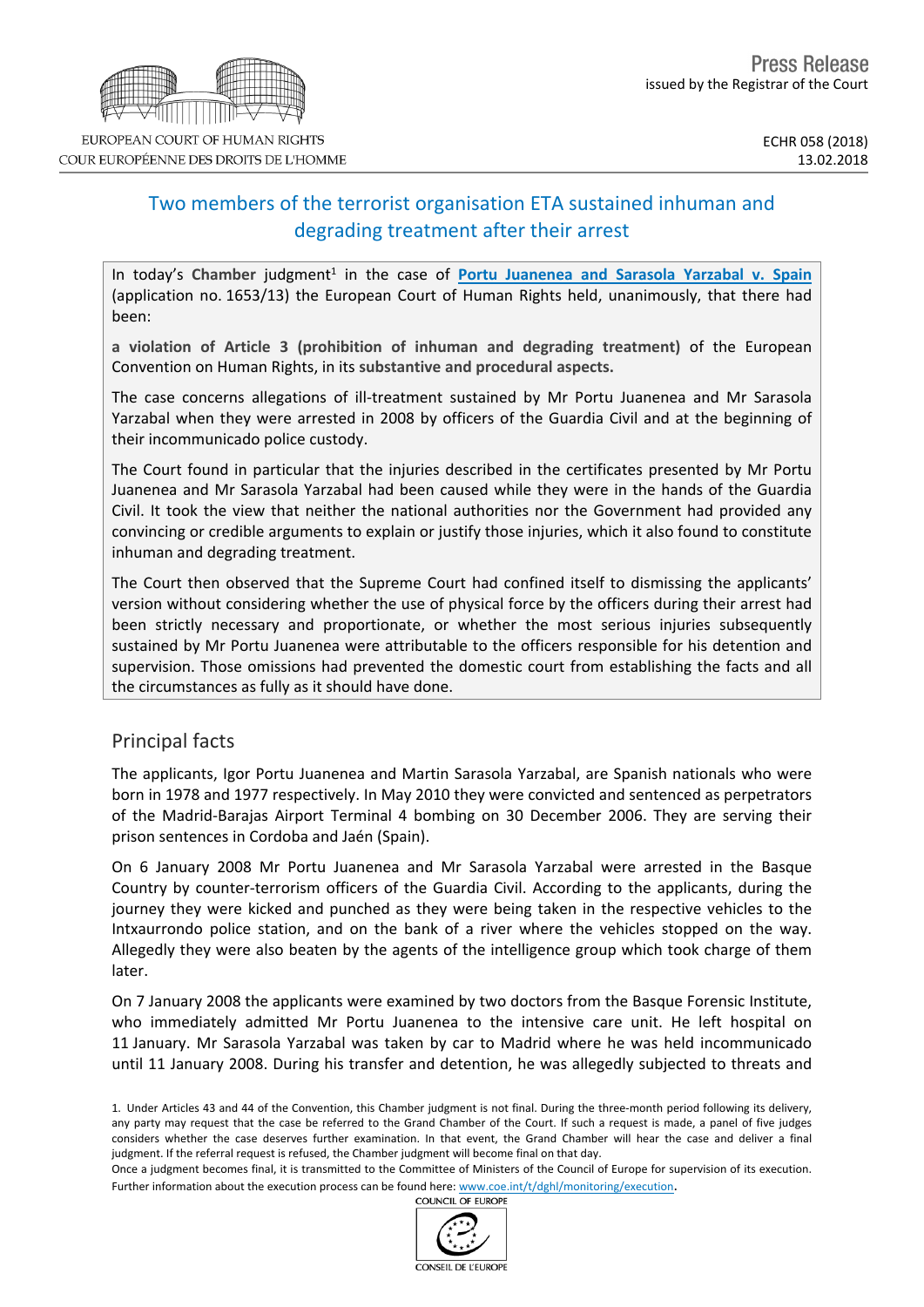beatings. Various medical reports noted numerous visible injuries on several parts of the applicants' bodies. Mr Portu Juanenea received treatment for 27 days, including five in the hospital. During the 22 days he was not hospitalised he was unable to perform his daily routine. Mr Sarasola Yarzabal needed 14 days to recover.

On 8 January 2008 and 12 February 2008 Mr Portu Juanenea and Mr Sarasola Yarzabal each made a statement to investigating judge no. 1 of San Sebastián, complaining of having been ill-treated. A judicial investigation was opened against the officers involved. On 30 December 2010 the *Audencia Provincial* handed down various sentences to four of the officers, in particular for serious offences of torture, based on evidence which included the medical reports.

On 2 November 2011 the Supreme Court quashed the judgment and acquitted the four officers. It took the view, among other things, that the applicants' injuries had been caused by the violence of their arrest and that their statements had been dictated by the terrorist organisation ETA, whose policy it was to make false claims of torture against the Spanish police.

## Complaints, procedure and composition of the Court

Relying on Articles 3 (prohibition of torture and inhuman or degrading treatment) and 6 § 1 (right to a fair trial) of the European Convention on Human Rights, the applicants complained that they had been victims of torture and ill-treatment during their arrest and at the beginning of their incommunicado police custody; they also complained that the officers of the Guardia Civil whom they accused of being responsible for the ill-treatment had been acquitted. The Court decided to examine their complaint under Article 3 alone.

The application was lodged with the European Court of Human Rights on 4 January 2013.

Judgment was given by a Chamber of seven judges, composed as follows:

Helena **Jäderblom** (Sweden), *President*, Branko **Lubarda** (Serbia), Luis **López Guerra** (Spain), Helen **Keller** (Switzerland), Pere **Pastor Vilanova** (Andorra), Alena **Poláčková** (Slovakia), Georgios A. **Serghides** (Cyprus),

and also Stephen **Phillips**, *Section Registrar.*

## Decision of the Court

### Article 3 (prohibition of inhuman or degrading treatment)

#### *1. Substantive aspect*

Taking the view that the applicants' statements had been untrue, the Supreme Court attributed no evidential value to the forensic medical reports from the Basque Forensic Institute on which the *Audiencia Provincial* had based its judgment, excluding them on the ground that they had been based on a false premise. It moreover found that the applicants' lack of sincerity did not enable the courts to establish any evidence for the origin of the injuries or to determine whether excessive force had been used during the arrest. The Court found, however, that the forensic pathologists had also examined in their reports the version put forward by the police officers to the effect that the applicants had violently resisted arrest, and had concluded that this version was not compatible with most of the injuries found. As regards more specifically the most serious wounds alleged by Mr Portu Juanenea, the Supreme Court had not engaged in any assessment of how or when they had been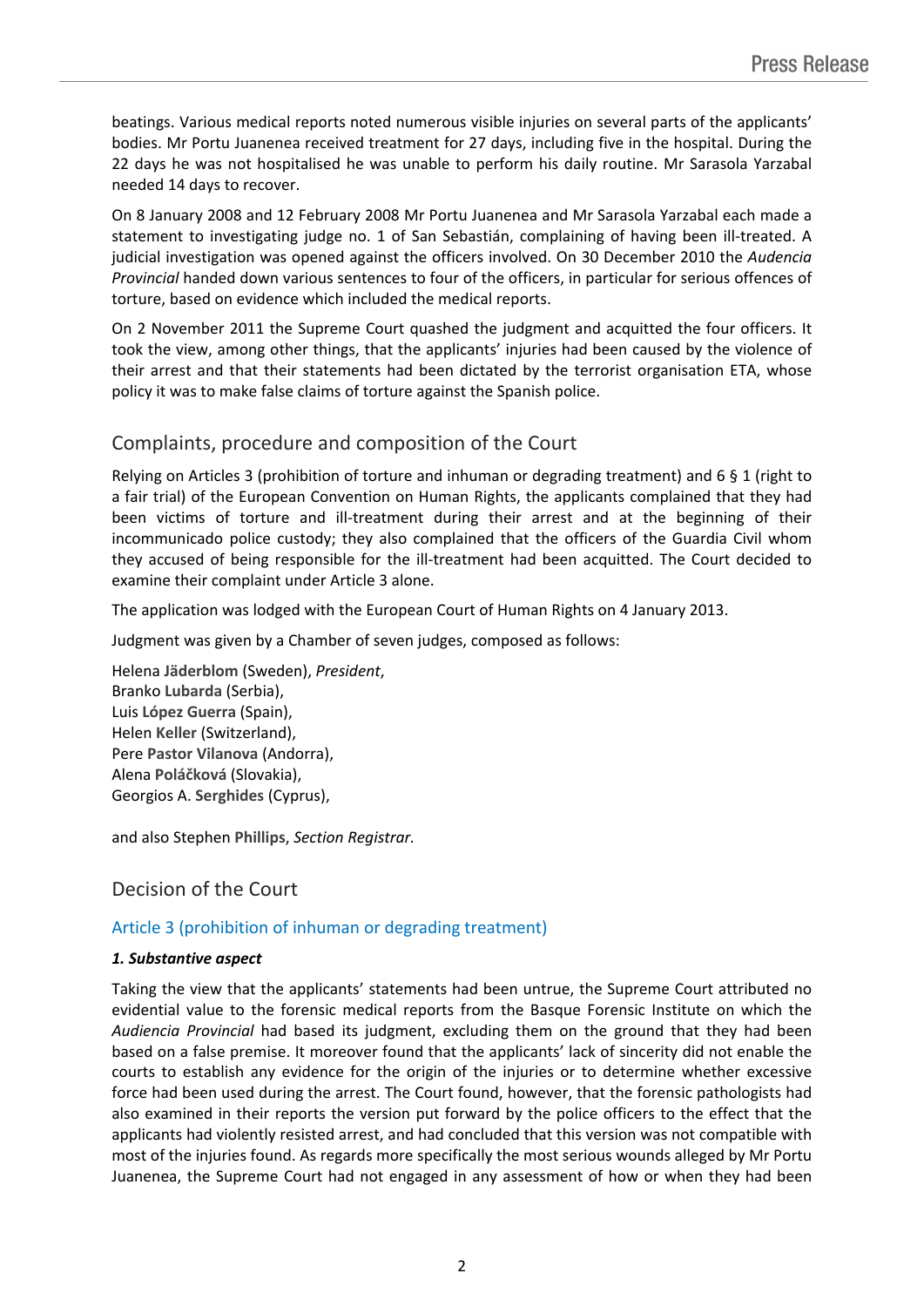caused. However, according to the judgment of the *Audiencia Provincial*, all the experts had agreed that Mr Portu Juanenea's ribs had been fractured gradually, throughout the day of the arrest, and that these fractures had probably been caused by the movement of the vehicle and by the applicant's sitting position when transferred to Intxaurrondo. In any event, and regardless of this discrepancy between the judgment of the Supreme Court and that of the *Audiencia Provincial,* it was clear to the Court that the former had merely dismissed the applicants' version without determining the origin of the injuries sustained, as established by the medical reports, in the light of their arrest and detention by officers of the Guardia Civil, or seeking to ascertain whether those officers were liable. Even supposing that the Supreme Court's version as to the origin of the injuries at the time of arrest could be accepted, that court had nevertheless refrained from assessing whether the use of physical force by the officers during the arrest had been strictly necessary and proportionate or whether the injuries sustained by Mr Portu Juanenea, after his arrest according to the Supreme Court, were attributable to the officers responsible for his custody and supervision, as he had still been in police custody and therefore in the hands of the Guardia Civil. In addition, the Government had not shown the exact circumstances of the applicants' arrest or established that the force used by the officers involved in the operation had been proportionate. As to any injuries which could have been caused subsequent to the applicants' arrest and transfer to Intxaurrondo, the Government had merely argued that their complaint of acts of torture did not relate to any events that could have taken place after their arrival on the premises of the Guardia Civil, whereas the applicants' complaint before the domestic courts had also concerned ill-treatment allegedly inflicted on them after their arrest.

Consequently, the Court found it sufficiently established that the injuries described in the certificates produced by the applicants, and the existence of which had not been denied either by the Supreme Court or by the Government, had been caused while they were in the hands of the Guardia Civil. It took the view that neither the domestic authorities nor the Government had provided any convincing or credible arguments which could serve to explain or justify the injuries sustained by the applicants. The Court thus found that the injuries described had to be attributed to the State. In addition, since the applicants had not alleged that the injuries in question had had any consequences for them in the long term, and in the absence of any conclusive evidence about the aim of the treatment, the Court was of the view that the treatment sustained by the applicants could not be characterised as torture. That being said, it was sufficiently serious to be regarded as inhuman and degrading treatment. There had thus been a violation of Article 3 of the Convention in its substantive aspect.

### *2. Procedural aspect*

The Supreme Court had re-examined certain documentary evidence on the basis of the case file, such as the various forensic medical reports and the document seized from the leader of ETA which allegedly proved that the applicants' statements were contrived. Moreover, the Supreme Court had not merely interpreted the documentary evidence differently, it had also reassessed the credibility of the statements of the two applicants as complainants in the domestic proceedings, and those of other witnesses who, according to that court, had links of varying degrees with the applicants or with the ETA. That fresh assessment of evidence of a personal nature, without any direct assessment by the Supreme Court and contradicting the findings of the first-instance court, which had had the opportunity to hear the applicants, the defendants and all the witnesses at a public hearing, had been decisive in the acquittal of the Guardia Civil officers. In that connection the Court pointed out that in accordance with the case-law on Article 6  $\S$  1 of the Convention, where appellate courts re-examined personal evidence such as the testimony of witnesses or defendants and reached conclusions that contradicted those of the court below, the requirements of a fair trial might render indispensable the holding of a public hearing before the appellate court, so that the latter could gain direct and immediate knowledge of the relevant evidence.